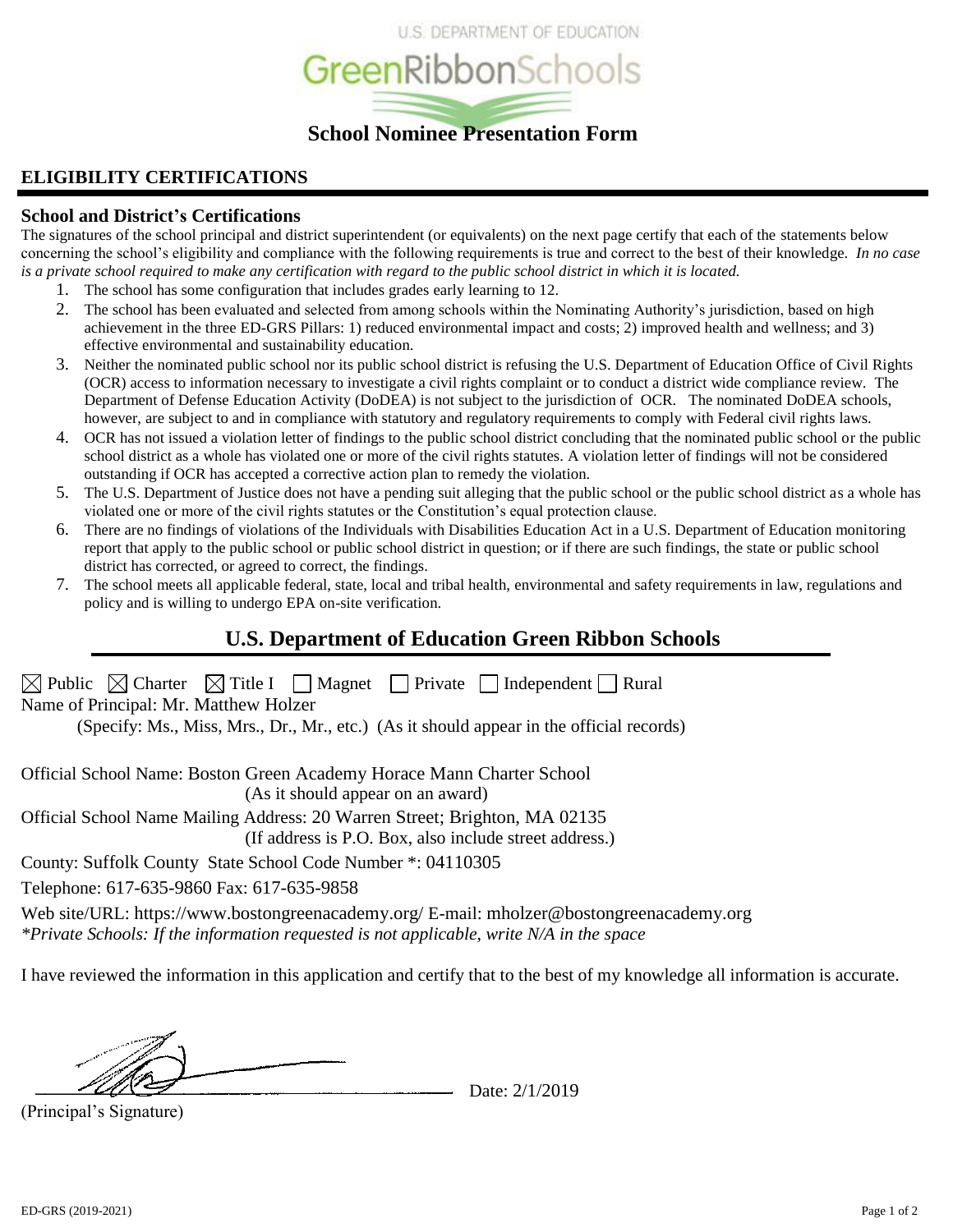



Name of Superintendent: Ms. Laura Perille

(Specify: Ms., Miss, Mrs., Dr., Mr., etc.) (As it should appear in official records)

District Name: Boston Public Schools

I have reviewed the information in this application and certify that to the best of my knowledge all information is accurate.

Houvre Perull

(Superintendent's Signature)

Date: 2/1/2019

## **Nominating Authority's Certifications**

The signature by the Nominating Authority on this page certifies that each of the statements below concerning the school's eligibility and compliance with the following requirements is true and correct to the best of the Authority's knowledge.

- 1. The school has some configuration that includes grades Pre-K-12.
- 2. The school is one of those overseen by the Nominating Authority which is highest achieving in the three ED-GRS Pillars: 1) reduced environmental impact and costs; 2) improved health and wellness; and 3) effective environmental and sustainability education.
- 3. The school meets all applicable federal civil rights and federal, state, local and tribal health, environmental and safety requirements in law, regulations and policy and is willing to undergo EPA on-site verification.

Name of Nominating Agency: Massachusetts Department of Elementary and Secondary Education

Name of Nominating Authority: Mr. Matthew Deninger

(Specify: Ms., Miss, Mrs., Dr., Mr., Other)

I have reviewed the information in this application and certify to the best of my knowledge that the school meets the provisions above.

With Sein

(Nominating Authority's Signature)

Date:2/7/2019

## **SUBMISSION**

The nomination package, including the signed certifications, narrative summary, documentation of evaluation in the three Pillars, and photos should be submitted online according to the instructions in the Nominee Submission Procedure.

OMB Control Number: 1860-0509 Expiration Date: March 31, 2021

#### **Public Burden Statement**

According to the Paperwork Reduction Act of 1995, no persons are required to respond to a collection of information unless such collection displays a valid OMB control number. The valid OMB control number for this information collection is 1860-0509. Public reporting burden for this collection of information is estimated to average 37 hours per response, including time for reviewing instructions, searching existing data sources, gathering and maintaining the data needed, and completing and reviewing the collection of information. The obligation to respond to this collection is required to obtain or retain benefit P.L. 107-110, Sec. 501, Innovative Programs and Parental Choice Provisions. Send comments regarding the burden estimate or any other aspect of this collection of information, including suggestions for reducing this burden, to the U.S. Department of Education, 400 Maryland Ave., SW, Washington, DC 20202-4536 or email ICDocketMgr@ed.gov and reference the OMB Control Number 1860-0509. Note: Please do not return the completed ED-Green Ribbon Schools application to this address.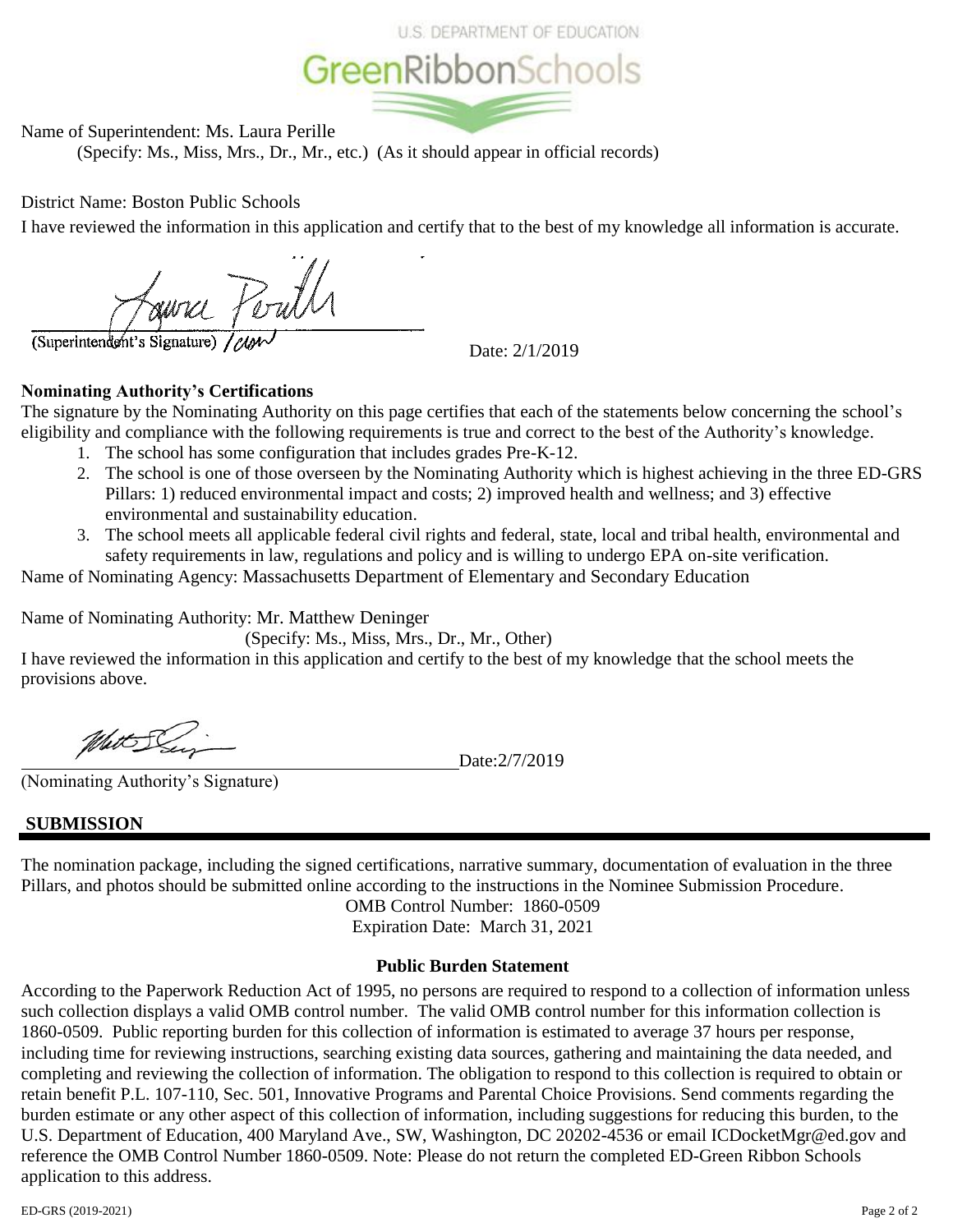# Boston Green Academy Horace Mann Charter School Boston Public Schools – Massachusetts

Boston Green Academy empowers leaders to change the world. We respond to local, regional, and global findings on the state of the environment by refining our Green programming, broadening our sustainability efforts beyond the school into the greater Boston community, and preparing 6th through 12th graders to be leaders in the burgeoning green economy. We do this by establishing and holding high expectations for our students and our staff, addressing our mission in all content areas, reinforcing the pillars through regular presentation opportunities to the community, all while supporting the social and emotional needs of students whose own socio-economic status is in constant flux. Our school serves and empowers a diverse population: 80% of our students are considered high needs, 67% are economically disadvantaged, 32% are students with disabilities, 35% are students for whom English is not their first language, and 92.8% are students of color. We recruit, enroll, retain and graduate a student population that represents the mosaic of the City of Boston and we support our young people's right to equity, and to cultural and individual expression. We are a strong example of how a community of staff and students can use partnerships, relevant and engaging curriculum, and leadership opportunities to transform a turn-of-the-century building into an environmentally sustainable one. We believe that we are a model green school both for Boston's district schools, and for other urban institutions, and receiving a Green Ribbon designation will add heft to our claim as we continue to share our process and results through PD and dissemination practices locally, statewide, and nationally.

#### **Pillar 1: Reduced Environmental Impact and Costs**

#### **Pillar 1, Element 1A: Improved energy conservation/energy-efficient building(s).**

The Boston Green Academy Green Building Advisory Committee has created a Green Building Action Plan with the singular goal of making BGA the sustainable building model for the Boston Public Schools and beyond. This committee is comprised of the Director of Sustainability at BGA (position defined in Pillar 3, Element A), the Sustainability Manager at Boston Public Schools, the Energy Manager at the City of Boston, the Director of Green Schools at the USGBC, and a host of green building experts from the private sector. A central pillar of the Green Building Action Plan is to reduce C02 emissions through energy monitoring, conservation efforts, building efficiency, and renewable energy updates. BGA is supported in these efforts by the district [\(http://www.bostonpublicschools.org/domain/895,](http://www.bostonpublicschools.org/domain/895) [http://bostongreenschools.org/energy/\)](http://bostongreenschools.org/energy/).

Boston Green Academy is an Energy Star building with a score of 94 (site EUI (kBTU/sf)=53.1). Boston Green Academy receives 48% of its energy from renewable sources. Fourteen percent of these sources come from the 2019 Massachusetts' Renewable Energy Portfolio Standard (RPS), and 34% are received from Green-E certified RECs. MA RPS means it's sourced from local renewable assets in MA/New England, while the Green-E REC's can come from any US renewable project (typically TX or ND).

Boston Public Schools, National Grid, and Steam Trap Systems recently repaired and replaced 203 steam traps at BGA, with an estimated annual savings of 15,631 therms/year, about a 25-30% savings from the 2017-2018 billing cycle and an estimated reduction of 18.2 metric tons of CO2 from the atmosphere.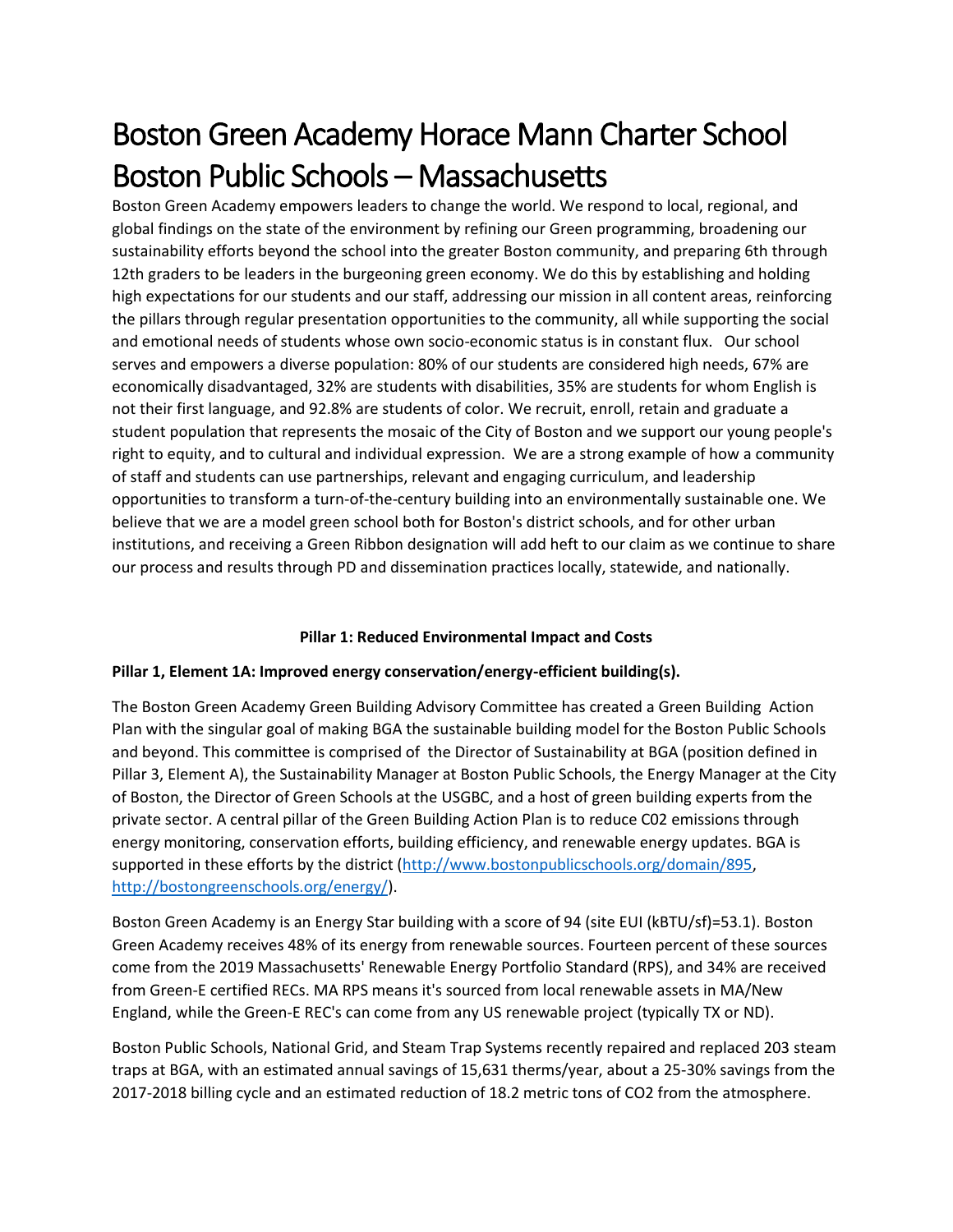All classrooms and offices (60 total) have been equipped with occupancy sensors set on 5-minute time delays which, according to a study conducted by US EPA, achieve an average 40-46% energy savings.

The students at Boston Green Academy are also involved in energy conservation efforts. Efforts for school year 2019 to-date have produced a reduction of 2,910 kWh from September to October, which equates to 2.1 metric tons of reduced CO2. We worked with Eversource energy to submeter our electric meter. Students can access our building's daily, weekly, and monthly energy usage via our energy dashboard platform. Students in the middle school Urban Ecology class (defined in Pillar 3, Element A) use Kill-A-Watt meters to figure out which devices in BGA use the most electricity, making sure this device is only plugged in when in use, and that all vampire devices are unplugged on weekends and holidays.

The school also encourages students to use their individual and collective voice to promote their work and are collaborating on several energy campaigns throughout the year. Students in the Career Technical Education (CTE) program (see full description in Pillar 3, Element A) are starting a longer-term cost-benefit analysis that will explore retrofitting current school lighting with LED bulbs (from CFL's). Students in the CTE program are also learning to use thermal imaging cameras to collect internal and external readings of our facility in order to assess the building envelope and window efficiency. They will use their findings to work with Boston Public Schools (BPS) and the City of Boston to make our building more energy efficient over time. Students in our 9th grade are learning about the implications of climate change in Boston and are continuing the work with the city's solar feasibility study of the BGA roof in 2016 to install a solar array on our building. The study showed that the building is capable of supporting an 86 kW system, producing 103,664 kWh annually (about â…" of our total annual consumption). The City of Boston is working with Boston Public Schools and plans to move on this in 2019.

#### **Pillar 1, Element 1B: Improved water quality, efficiency, and conservation**

A second pillar of the Green Building Action Plan is to improve our water quality and reduce water use throughout our building (the Project Coordinator for Stormwater Infrastructure at Boston Water and Sewer Commission is a consultant on this). Last year, the efforts described below combined to reduce our water use by 485,957 gallons, from 1,671,245 gallons in 2017 to 1,185,288 gallons in 2018. BGA is also supported in these efforts by the district [\(http://bostongreenschools.org/water/\)](http://bostongreenschools.org/water/).

When Boston Green Academy first moved into our current building in 2014, we did not have access to tap water and got our drinking water from weekly bottled water delivery, significantly impacting our carbon footprint. We worked with the Boston Public Schools Environmental Division to test our tap water supply (which was cleared well below the lead action level) and installed 11 water fountains and refillable bottle stations throughout the building. We now have 2-4 water fountains on every floor, greatly increasing access to drinking water. Boston Public Schools has a very thorough water policy [\(https://www.bostonpublicschools.org/Page/6092\)](https://www.bostonpublicschools.org/Page/6092). BPS Environmental Division annually tests all fountains to ensure water levels are below lead and copper action levels.

All 23 Boston Green Academy bathroom sinks are equipped with faucet aerators that reduce the flow of water. Each aerator reduces water use by about 1gpm. In addition, all bathroom sinks are equipped with self-closing metered faucets that shut water off after 3.5 seconds.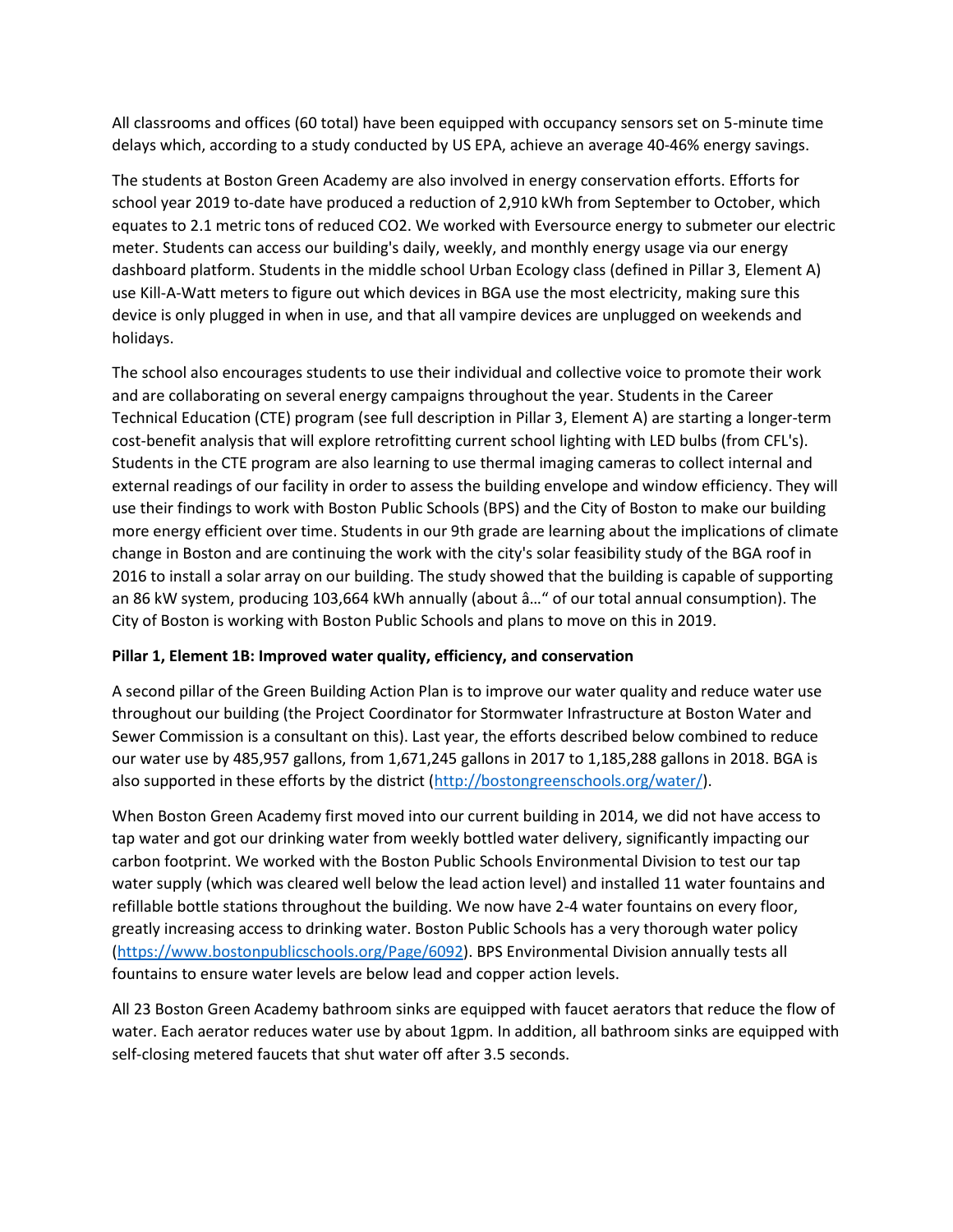We have worked with BPS and our custodians to reduce hardscapes and increase water retention. Our Urban Ecology and CTE students collect and reuse rainwater in the garden, and our custodians do not irrigate our lawns. We are working to install a rain garden on the northside of our building.

#### **Pillar 1, Element 1C: Reduced waste production and improved recycling and composting programs**

The Green Building Action Plan also focuses on significantly reducing and ultimately eliminating waste production in our building. BGA is supported in this goal by the district [\(https://bostongreenschools.org/zero-waste/\)](https://bostongreenschools.org/zero-waste/).

Boston Green Academy is registered as a MassDEP Green Team school and works with them yearly to update recycling equipment, signage, and curriculum. BGA maintains a single stream recycling system. The Boston Public Works Department picks up our recycling weekly, curbside, at no charge. Our recycling program is managed by our Learning for Independence (LFI) program as a way of integrating math and life skills. Our LFI program is for students with severe disabilities that need supports beyond a traditional classroom. Students help to educate each other at the beginning of every year about the process of making recycling effective. Students pickup classroom bins weekly, log data on contamination, and transport curbside bins. Student efforts have increased our recycling rate from an average of eight to twelve 96-gallon bins weekly and cut down on recycling contamination (particularly around plastic bags, markers, and chip bags). At 40 weeks of school/year, we can estimate 46,080 gal/year or 60,364.8 pounds of recyclables diverted from the waste stream annually. This calculation uses the EPA's commingled recyclable conversion factor of 1 cubic yard of commingled recyclables=262 pounds and 1 cubic yard=200 gallons.

On top of single stream recycling, LFI students collect plastic grocery bags separately from each classroom and recycle them on their weekly trips to the grocery store. In addition, in partnership with our LFI classroom, our 6th grade students made marker recycling baskets for every classroom. LFI students collect the markers and mail them back to Crayola.

All water stations are equipped with a water fountain. In addition, all students at Boston Green Academy receive a free stainless-steel water bottle at the beginning of the school year. These efforts made it practical to remove paper cups from the water stations, greatly reducing paper cup waste. Estimating that our 470 students each used an average of 3 cups/day for 180 days of school, BGA is keeping 253,800 paper cups out of the waste stream each year.

Hand dryers were installed in all student bathrooms in 2014, eliminating the need for paper towels in student bathrooms. Our CTE students started a composting initiative which qualifies them to receive community service hours to monitor composting and recycling stations in the cafeteria during lunch. They partnered with Save That Stuff to pick-up one 64-gallon toter of compostables each week. At an estimated 40 weeks/year at 64 gallons/week, 2,560 gallons/year or 9,728 pounds of food waste is diverted from the waste stream annually (using the EPA's food waste conversion factor of 1 gallon=3.8 pounds). We also have a "share" table in the lunchroom where students place untouched food (like fruit or carrots) for others to eat. In addition, students and staff compost all garden waste in compost bins in the garden and all yard waste produced by landscape and custodial services is composted by grounds staff through the Boston Public Works Department.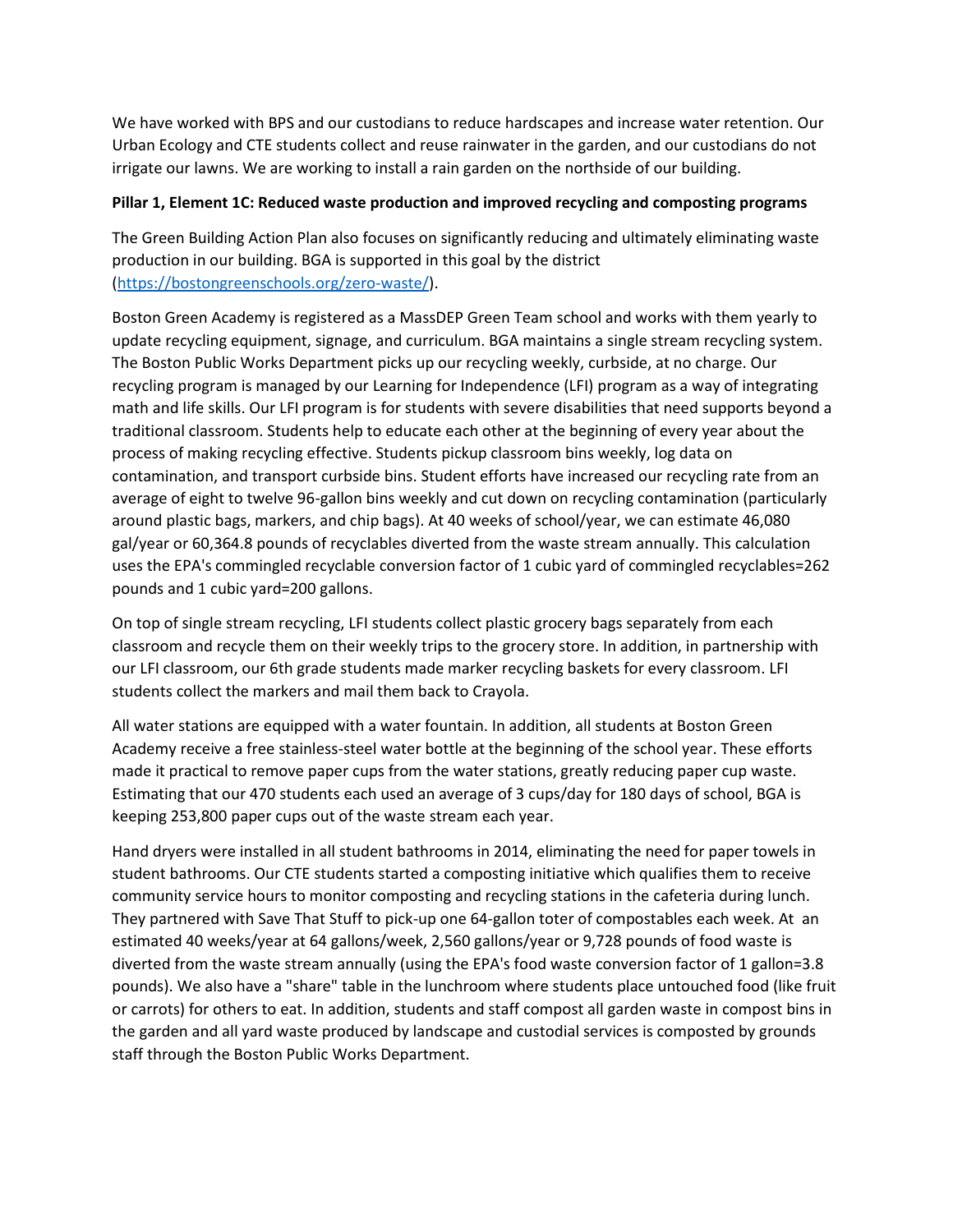Beginning in February 2019, teachers will receive reusable spray bottles for each classroom, which custodial staff will refill with their bulk supply of green cleaner instead of constantly replacing new bottles of disinfectant, reducing our plastic waste in the classrooms.

We partnered with USGBC to pilot their Arc platform for school buildings, which engages students in green building benchmarking and sustainability investigations. Arc calculates a performance score out of 100 based on a global data set and action-oriented strategies across five categories: energy, water, waste, transportation, and human experience. Currently CTE students are working on the waste category. Through composting and recycling initiatives, we have increased our score from 75 to 90, with plans in place to improve even more. District sustainability staff, trained in the Whole School Sustainability model, are supporting BGA's participation in the Arc school programming, with 8 other K-12 districts from across the United States, providing BGA with water, energy, waste, and transportation data to benchmark the school using Arc, and resources needed for experiential projects, like waste audits, while using curriculum from Learning Lab.

Boston Green Academy follows all district policies relating to universal, hazardous, and electronic waste recycling (see custodial training in Pillar 2, Element A).

#### **Pillar 1, Element 1D: Use of alternative transportation to, during, and from school**

Students at BGA use some of the greenest transportation methods in the country to get to school, despite the fact that they come from all over the city. Students do not drive and there is not a student parking lot. 20% of students walk or bike to school because they live within a mile of BGA. 63% of students take public transportation (the MBTA) to school (bus, subway, light rail) and are provided all access Charlie Cards by BPS. The MBTA has a new fleet of energy efficient buses, including Hybrid and Hydrogen Fuel-Cell. The remaining students are 6th graders or require door-to-door transportation. These students take a yellow school bus to school.

20% of our staff take alternate forms of transportation to school, including biking, walking, public transportation, and carpooling.

Boston Green Academy partners yearly with Boston Bikes to help train interested students in bike safety (and help them acquire a bike). There is also always a project week group (defined in Pillar 2, Element B) that focuses on biking in the city. Students spend the entire week learning about bike safety and traveling around Boston on bike.

BGA is a no idling zone and supported in their energy efficient transportation efforts by the district [\(http://bostongreenschools.org/transportation/\)](http://bostongreenschools.org/transportation/).

#### **Pillar 2: Improved Health and Wellness**

#### **Pillar 2, Element 2A: An integrated school environmental health program**

The Boston Public Schools recognizes that healthy physical environments are critical to the prevention of asthma and other chronic and infectious diseases that impact learning. To that end, our district is committed to providing high-performing school buildings and grounds that are clean, in good repair, have healthy indoor air quality and water quality, have sanitary and accessible bathrooms, and use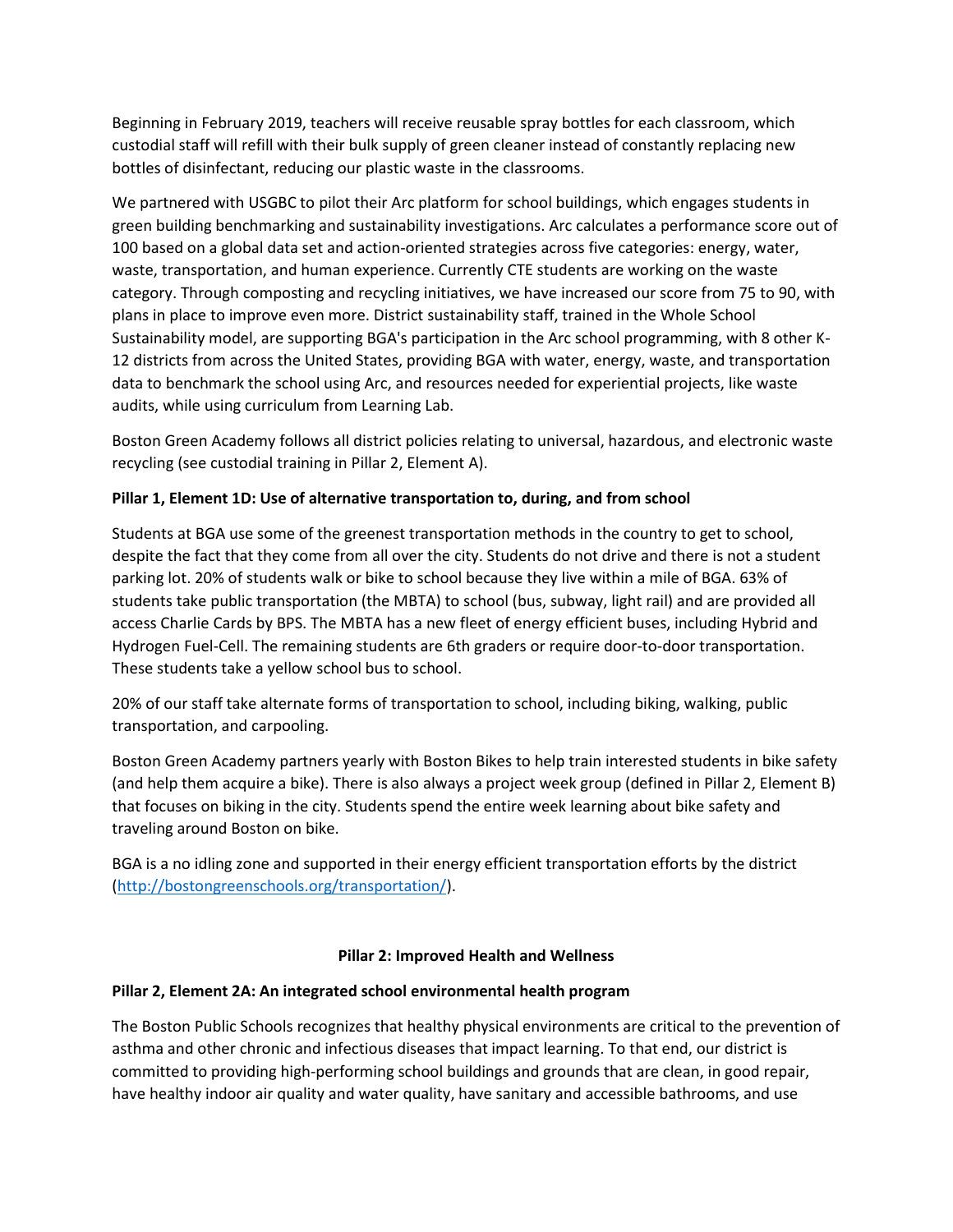resources efficiently. BPS strives to provide adequate facilities for physical activity that are accessible and culturally-inclusive learning environments that positively impact the productivity, health, and wellness of all students and staff. To address environmental risk factors for chronic and infectious disease, every school, including Boston Green Academy, annually receives an Environmental Audit, conducted by BPS Environmental Division and Boston Public Health Commission, to evaluate health and safety conditions such as leaks, mold, pests, chemical storage, and cleanliness. The District also supports a Healthy School Environments Committee to promote and raise awareness of the health of the built environment and ensure continuous improvement of BPS healthy school environment policies and programs. District departments and all schools, through an Environmental Committee or school-based Wellness Council (see below), comply with existing federal and state regulations, city ordinances and District policies related to promoting and managing healthy school environments. Per the BPS District Wellness Policy (https://drive.google.com/drive/folders/0B3uV5Tndvx1zNnpLNnN5aWVtUGc), Boston Green Academy adheres to the following BPS district-wide policies related to healthy and green school environments:

1) Healthy School Environments: [https://drive.google.com/file/d/1guOZrK-](https://drive.google.com/file/d/1guOZrK-B8Ri_vUyVAi2NQBuAUPRS0rFI/view)[B8Ri\\_vUyVAi2NQBuAUPRS0rFI/view](https://drive.google.com/file/d/1guOZrK-B8Ri_vUyVAi2NQBuAUPRS0rFI/view)

2) Green Cleaners:<https://drive.google.com/drive/folders/0B3uV5Tndvx1zOWxhVTcwNnNaOUE>

3) Integrated Pest Management: <https://drive.google.com/drive/folders/0B3uV5Tndvx1zOWxhVTcwNnNaOUE>

4) Recycling and Zero Waste:

<https://drive.google.com/drive/folders/0B3uV5Tndvx1zOWxhVTcwNnNaOUE>

5) Infection Prevention & Control: <https://drive.google.com/drive/folders/0B3uV5Tndvx1zY1pVZlVtYlN0T3M>

6) Tobacco Free Environment Policy: <https://drive.google.com/drive/folders/0B3uV5Tndvx1zNnpLNnN5aWVtUGc>

7) Environmental Audits:<https://drive.google.com/drive/folders/0B3uV5Tndvx1zOWxhVTcwNnNaOUE>

8) Drinking Water Access:<https://www.bostonpublicschools.org/Page/6092>

9) Laboratories and Chemical Inventory "Right to Know" Law

10) Science Safety in Laboratories and Classrooms[: https://drive.google.com/file/d/1CRV6D](https://drive.google.com/file/d/1CRV6D-cxv9fgugaRn3sl4LCGK2yI5jKB/view)[cxv9fgugaRn3sl4LCGK2yI5jKB/view](https://drive.google.com/file/d/1CRV6D-cxv9fgugaRn3sl4LCGK2yI5jKB/view)

11) No Idling of buses or other motor vehicles on school property, and participation in Safe Routes to School per MGL Chapter 90, Section 16A, and

12) BGA AHERA plan for asbestos: [https://www.epa.gov/asbestos/asbestos-and-school-buildings.](https://www.epa.gov/asbestos/asbestos-and-school-buildings)

BGA's custodial staff are trained annually by Facilities Management in the areas of recycling, energy conservation, drinking water access, green cleaning, reporting environmental or building hazards, universal and hazardous waste, and integrated pest management. (2018 Presentation: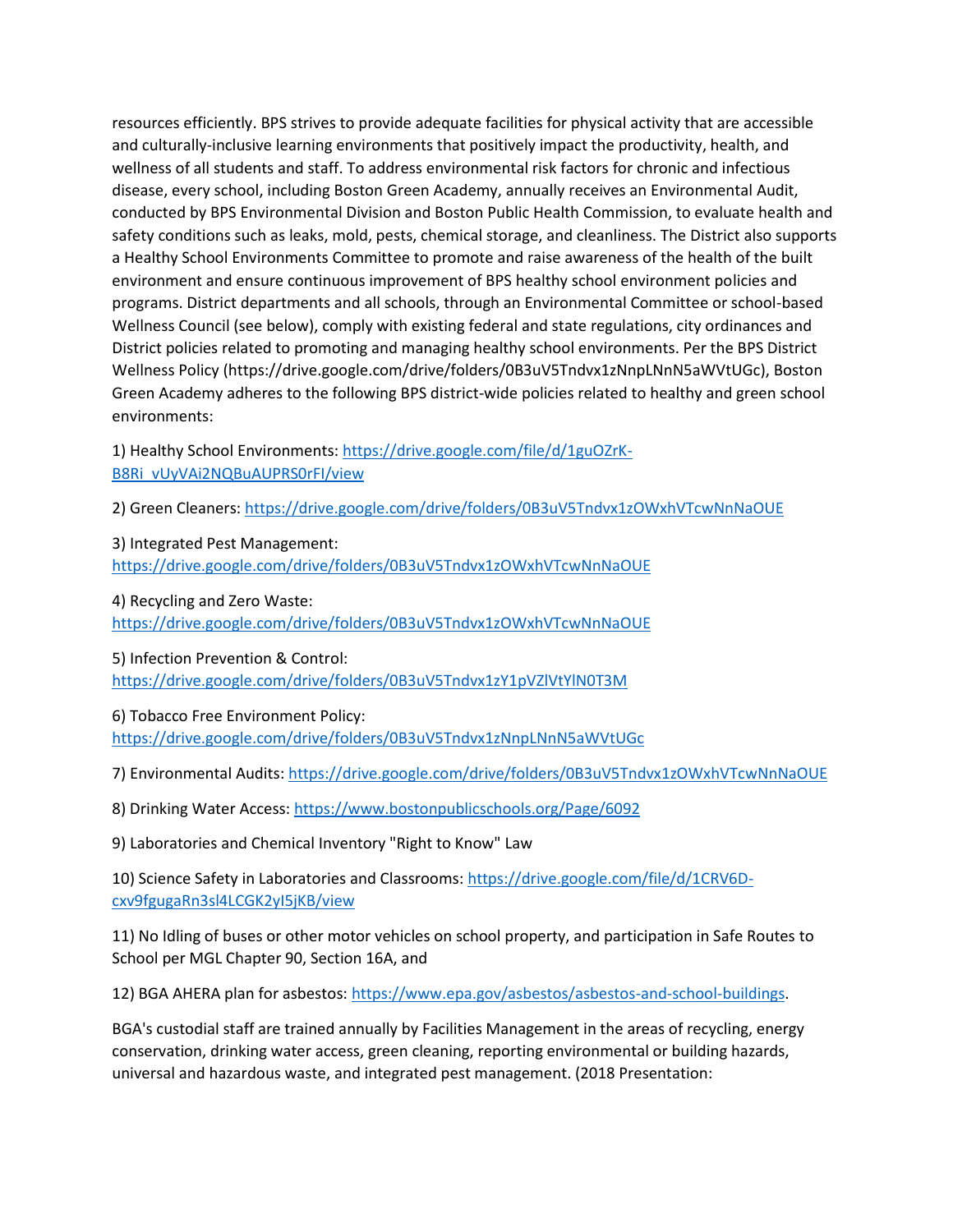## [https://docs.google.com/presentation/d/1PJQBhLMbLaaVXY6y4O6lnUrfjuoy5tS3hifb0ktyZS0/edit?usp=s](https://docs.google.com/presentation/d/1PJQBhLMbLaaVXY6y4O6lnUrfjuoy5tS3hifb0ktyZS0/edit?usp=sharing) [haring\)](https://docs.google.com/presentation/d/1PJQBhLMbLaaVXY6y4O6lnUrfjuoy5tS3hifb0ktyZS0/edit?usp=sharing)

BGA's Director of Sustainability facilitates decluttering days for staff and students at the end of each term and especially over the summer. This diverts recyclables from the waste stream and reduces clutter that attracts pests.

BGA's chemistry teacher is trained and supported by Beyond Benign, a nonprofit that provides educators with the skills and tools to teach green chemistry in their classrooms and laboratories, including specialized open-access curriculum  $\hat{a}\epsilon$ " including over 200 lesson plans and units  $\hat{a}\epsilon$ " focused on sustainable science, green chemistry and related subjects.

#### **Pillar 2, Element 2B: High standards of nutrition, fitness, and outdoor time**

At Boston Green Academy, we believe strongly in serving the social, emotional and physical well being of all students, in addition to their academic needs. We invest in a talented and robust Student Support Team (SST) so that our students can be served well both inside and outside our school with compassion, empathy, responsibility, and integrity. The Team consists of two divisions, the Office of Counseling and Wellness and the Office of Support and Intervention. The Office of Counseling and Wellness consists of 3 school social workers, 2 guidance counselors, 5 counseling interns, and 1 school nurse. The Office of Support and Intervention consists of the Assistant Headmaster and 4 Community Field Coordinators who monitor school culture and discipline. To support school culture, SST incorporates Restorative Justice approaches (see below) and other Social Emotional Learning models. The Student Support Team also partners with Arbour Counseling services (arbourhealth.com/), Doc Wayne Sports Therapy program (docwayne.org/), West End Boys and Girls Club, Big Brothers/Big Sisters of Massachusetts, along with others who educate our teaching staff about trauma-informed practices.

Boston Green Academy weaves restorative justice into all elements of the school. The Director of Student Support and the Director of Teaching and Learning lead monthly staff professional development on diversity and restorative justice. All advisors lead a weekly restorative justice circle and all teachers and administrators use restorative justice approaches in their everyday interaction with students, including discipline.

The Student Support Team runs a girls and boys mentoring group, called GLAM and MORE respectively. The GLAM Squad provides members with the prevention, empowerment and leadership skills they need to thrive, succeed, and achieve. GLAM members are exposed to and equipped with the tools necessary to build leadership skills, confidence, and strength. Through weekly sessions, and experiential events in our community and beyond, GLAM members develop their own sense of self, increase their own strength and are prepared to enter the world after high school. GLAM is open to anyone that identifies as female. The M.O.R.E. program (Men, Organized, Responsible, Educated) at Boston Green Academy aspires to develop young men of color as leaders in our school and in our communities. The members meet weekly after school to plan events, discuss important topics relevant to being a man/young man in our society, get support with their academics and provide moral support to each other.

The Wellness Council is headed by our Director of Student Support and composed of 8 BGA staff members and students. The priorities of the wellness council are to promote character and community building, increase health and fitness instruction, create a safe and welcoming learning environment, and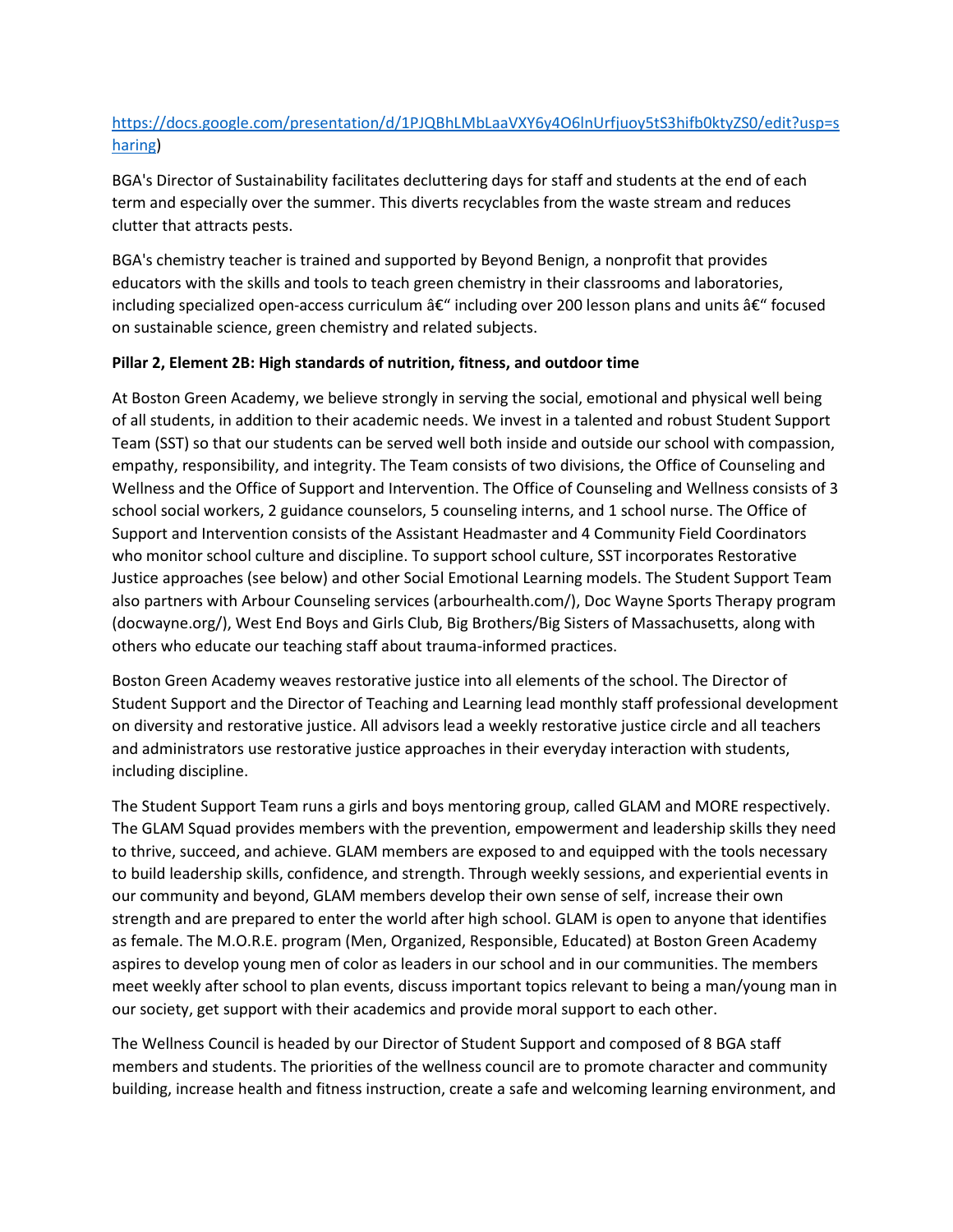prepare students to lead in the sustainability of our community and world. Products of our wellness council include a GSA (Gay/Straight Alliance) for our middle and high school (high school students help run the middle school GSA), a nutrition team that works with the cafeteria to support healthy eating, and health classes for our middle school and 10th grade students.

The Physical Education program at BGA is designed to help students develop the skills and knowledge necessary to be healthy and physically active now and throughout their lives. Throughout the program, students learn about sexual health, relationships, and decision making; team sports; individual sports, group problem solving, and fitness skills. All middle school students (6th-8th) take Physical Education and Health each year. It is also offered as an elective in the high school.

During our annual Project Week, students spend an entire week off campus—hiking , biking, cooking, meditating, teaching, dancing, sailing, painting, protecting, exploring, discovering and engaging—with the Greater Boston community and beyond. Project Week builds community: it removes boundaries between students and teachers and across grades and classes; it provides opportunities for physical and mental fitness and for making a difference in the world; it connects students to businesses, government, nonprofits and cultural institutions; and it challenges comfort zones and provides a sense of place in and shared responsibility for the global community.

We are proud to be a Thompson Island multi-year partner school. Each of our middle school grades stay on Thompson Island for an immersive 3-day outdoor environmental science learning adventure each fall and a 1-day team-building and leadership experience each spring. Thompson Island Outward Bound ignites curiosity and allows students to push past their preconceived ideas of what they can achieve (thompsonisland.org/programs/connections/school-year/).

Our entire 8th grade class visits the White Mountains in New Hampshire every spring for a 3-day, 2-night outdoor leadership experience with A Mountain Classroom (part of the Appalachian Mountain Club). Here students split into smaller groups, hone their leadership skills, and climb the nearby peaks. A Mountain Classroom uses inspiring outdoor settings and experiential methods to engage students and their teachers in learning [\(www.outdoors.org/youth-programs/mountain-classroom\)](http://www.outdoors.org/youth-programs/mountain-classroom).

In the fall, all of our brand new 6th graders visit Hale Reservation in Westwood, MA for a day of outdoor teambuilding and leadership training. Students split up into smaller groups and work through teambuilding games, low ropes, and high rope elements. Hale Reservation's mission is to provide educational experiences that foster responsibility, leadership and appreciation for the natural environment (halereservation.org/climb-the-mountain/education-adventure/).

We are host to one of the most robust outdoor clubs in the Boston Public School district. Boston Green Academy is partnered with the Youth Opportunities Program, which is part of the Appalachian Mountain Club. The Outdoor Club gives students the opportunity to experience the natural world and promote environmental awareness through participation in outdoor adventures including camping, hiking, canoeing, cross country skiing and snowshoeing. Students meet weekly, engage in bi-weekly outdoor trips, and participate in at least 6 overnight trips each year, including an extended week-long trip during April's Project Week [\(www.outdoors.org/youth-programs/youth-opportunities-program\)](http://www.outdoors.org/youth-programs/youth-opportunities-program).

BGA's entire south-facing lawn has been converted into an outdoor classroom and garden for our students. This area was designed, built, and is still maintained by students (see Pillar 3, Element B).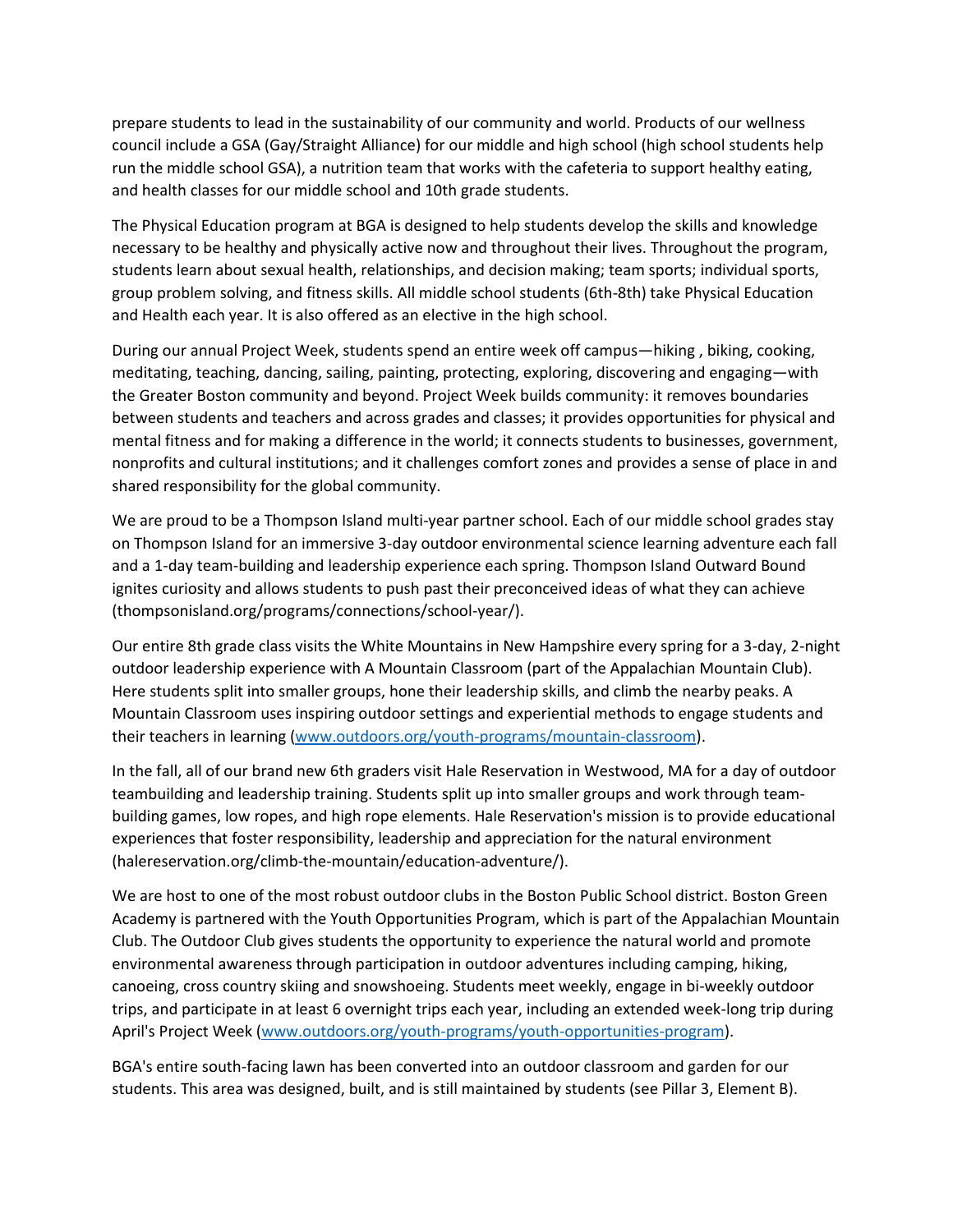There are eleven 4x8 raised beds for growing produce, 8 outdoor tables for working and eating al fresco, and 6 work-benches for planting, growing seedlings, and collecting the harvest. There is also beautiful signage in the garden designed and created by students. Urban Ecology middle school classes and CTE classes in the high school manage and tend to the garden and outdoor classroom. During the fall and spring, students plant, grow, and cook with produce from the garden, all while developing healthy recipes and nutritional practices. In addition, many classes use the outdoor classroom during the warmer months as a means to get the students outdoors while still learning.

Our LFI program created and manages the BGA Café. In the LFI classroom, students develop menus and cook healthy meals for staff members every Thursday in the BGA Café (which includes a fully functional kitchen). They often use produce from the garden in their recipes. The program builds life skills, basic culinary skills, and exploration of nutrition. Each of the two groups of students within the LFI science class has a particular focus: One group works on building vocabulary, sorting foods into groups, and practicing cooking skills, functional reading, and community skills while traveling to and from the store to purchase anything they need that we do not currently grow or produce. The second group works on planning the meal and exploring the nutritional content of the meal (calories, protein, carbs, fat). This group also takes time to explore budgeting and calculating costs per meal. All meals are served in reusable containers, collected, and washed in the LFI kitchen.

BGA is proud to be a Scholar Athletes partner school. Scholar Athletes partners with public high schools to help close the opportunity gap for thousands of young people in grades 9-12 across the Commonwealth. Scholar Athletes' programs leverage the power of athletics and wellness to cultivate the discipline, confidence and social-emotional skills needed to support success in school, as well as success in life (wearesa.org).

All middle schoolers have recess built into their schedules. Recess promotes outdoor time, growth and development, and physical fitness. Recess also provides mental breaks and encourages social time that can have benefits for a teen's emotional health and behavior during school.

Boston Green Academy has several sports teams that promote health and fitness. Sports teams include women's/men's: soccer, basketball, volleyball, baseball/softball, track and field, football, and dance.

#### **Pillar 3 – Environmental and Sustainability Education**

#### **Pillar 3, Element 3A: Interdisciplinary learning about the key relationships between dynamic environmental, energy, and human systems**

Boston Green Academy employs a full time Director of Sustainability to ensure the success of our mission, which is to empower students to lead in the sustainability of our community and world. The Director of Sustainability works with staff, students, community members, and green organizations/companies across New England to make sure our students are fully prepared for and not left out of the burgeoning green economy (an historically white, middle to upper class career track). It is the responsibility of the Director of Sustainability to oversee all sustainability-focused courses, programs, opportunities, trainings, committees, and green building updates highlighted in this application, and see them through to fruition.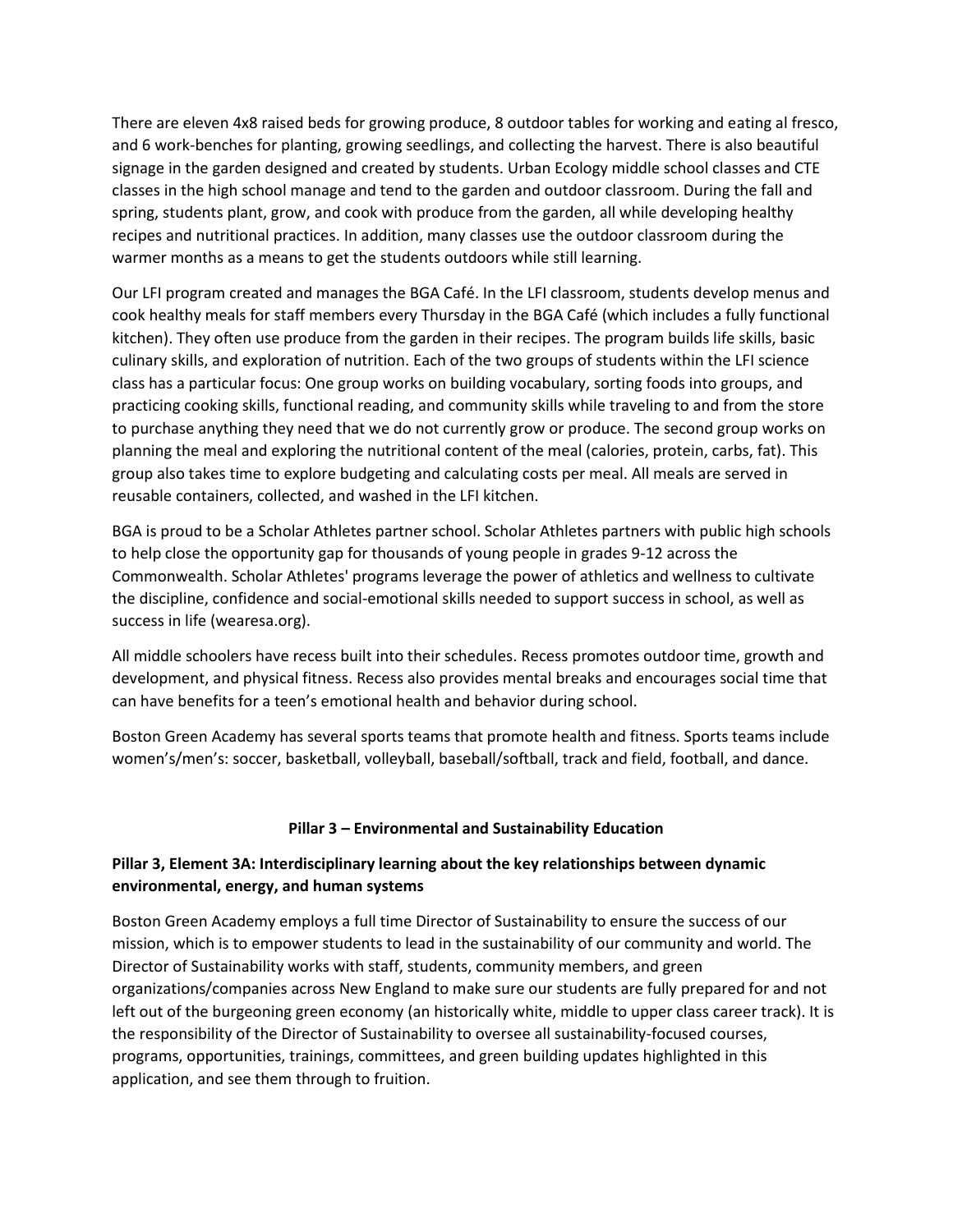The Director of Sustainability created Green Milestones, a continuum of green-focused academic and career opportunities, and works with each grade level team to ensure that all students: 1) establish a meaningful relationship with our community and earth; 2) grapple and engage with real world, sustainability issues; and 3) engage with leadership opportunities that promote sustainability. Many of these milestones are highlighted in this application, including outdoor overnight trips, Urban Ecology, and Green Exhibitions (all defined below in this section).

All staff participate in a 2.5 hour weekly professional development organized by our Director of Teaching and Learning. The Director of Sustainability works with the Director of Teaching and Learning to create at least 10 hours of sustainability professional training per year, which is augmented by the direct work with grade level teams. The professional development is centered around teaching through the lens of sustainability and creating healthy environmental, social, and economic systems that work now and in the future. Teachers are coached and assessed on utilizing this practice.

Each year, all grade levels and all content teams in the high school complete a term long interdisciplinary project focused on sustainability, called Green Exhibitions. We challenge our students to grapple with important environmental, social, and economic issues while empowering them to create change in their own lives and beyond. During exhibition season, the classroom walls open up and contents merge. Each grade level digs deeply into a sustainability issue in all of their classes through real world learning experiences (field trips, data collection, interviews, research) and presents their findings and solutions at their end of year exhibition. While the bulk of this project happens during one term, learning takes place all year through field trips, readings and videos, scientific and mathematical investigations, and more. Watch our video here [\(https://vimeo.com/261540669\)](https://vimeo.com/261540669) to learn more. Specific action projects are defined in Pillar 3, Section C below.

Urban Ecology is a required class for all 6th-8th grade students. In partnership with the Boston Nature Center, this class provides hands-on, project-based curriculum focusing on environmental issues in our communities. Students study energy and water systems, investigate climate change both locally and globally, engage with the food system and food justice, and solve engineering challenges through the lens of sustainability. [\(https://www.massaudubon.org/get-outdoors/wildlife-sanctuaries/boston-nature](https://www.massaudubon.org/get-outdoors/wildlife-sanctuaries/boston-nature-center)[center\)](https://www.massaudubon.org/get-outdoors/wildlife-sanctuaries/boston-nature-center) Boston Green Academy just received Chapter 74 status for and is the only high school in the Boston Public Schools to offer an Environmental Science & Technology career and technical education (CTE) pathway program. The Ch74 CTE pathway solidifies BGA's own status as an innovator within BPS. Students in this exciting program take in-depth courses, experience special field trips and projects, and take dual enrollment courses at BGA through our partnership with Quincy College. Students get to partner with industry leaders for internships and explore the career possibilities in this growing and important field. Graduates of the CTE pathway will be prepared to continue their education in college or enter the workforce with the kind of environmentally-specific knowledge and experience that will qualify them for work as water quality specialists, environmental scientists and engineers, and community and state officials investigating real-world environmental issues. Graduates of the Environmental Science pathway program will be certified in First Aid and CPR, 10-hour OSHA general industry safety, and OSHA 40-hour Hazardous Waste Operations. Students will also be trained in wastewater and drinking water technologies, which will prepare them to take the Massachusetts Class II Municipal Wastewater Treatment Plant Operators and Massachusetts Grade I Drinking Water Treatment Exams administered by the State of Massachusetts. We enroll twenty new 9th graders in the program each year, which will impact over a quarter of our high school students by the time they graduate!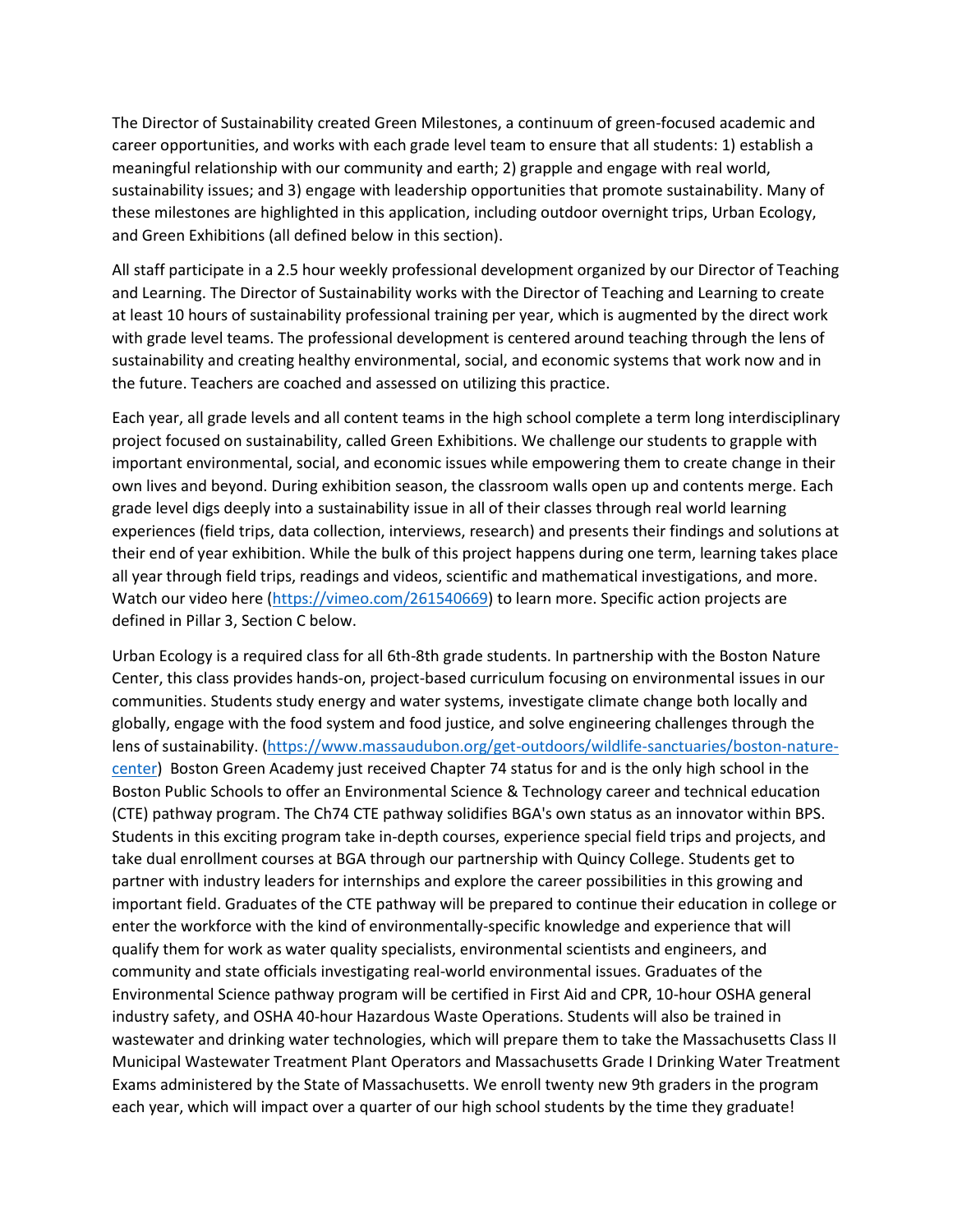Currently, (SY19) we have 40 9th and 10th grade students enrolled, next year we will have 60 9th-11th graders, and the following year will complete the pathway with 80 students enrolled.

In partnership with Cambridge College, 11th and 12th grade students in good academic standing can sign up for the Sustainability Management Pathway. Students in the pathway will take 3 sustainability college level courses in Physics, Humanities, and Business, while receiving simultaneous college and high school credit for each course. Successful completion of all 3 courses will earn BGA students a Sustainability Management Certificate from Cambridge College while they are still in high school.

All of our 9th grade students take Environmental Science as their freshman science course. Environmental Science is interdisciplinary, embracing topics from geology, biology, environmental studies, environmental science, chemistry, and geography. This course is unique in that we have adopted a project-based learning (PBL) approach. Students work collaboratively and individually on tasks and products that are designed to help them succeed at meeting complex, authentic environmental challenges. Because challenges in the real world of environmental science rarely draw upon only one topic, the challenges in this course require students to draw from a broader knowledge base. This gives students the opportunity to learn about the same objectives multiple times throughout the course through different contexts and perspectives.

The Advanced Placement course for Environmental Science is a rigorous interdisciplinary college level course offered to interested 11th and 12th grade students. The AP Environmental Science course is designed to be the equivalent of a one-semester, introductory college course in environmental science, through which students engage with the scientific principles, concepts, and methodologies required to understand the interrelationships of the natural world. The course requires that students identify and analyze natural and human-made environmental problems, evaluate the relative risks associated with these problems, and examine alternative solutions for resolving or preventing them. Environmental Science is interdisciplinary, embracing topics from geology, biology, environmental studies, environmental science, chemistry, and geography.

All of our 12th grade students take Green Physics. This innovative physics course explores the laws and principles of physics through the lens of Clean Energy technologies. The project-based format is optimal for students to develop hands-on skills as they work with real Clean Energy hardware to design and engineer solutions to reduce our reliance on fossil fuels. Students dive into the conceptual and mathematical physics of photovoltaic arrays, solar thermal technology, wind power, and heat pumps. The authentic experiences presented in this class will help develop citizen-scientists who recognize their impact on the local and global environment, are prepared to make informed decisions, and communicate and advocate for a sustainable future. Problem solving, discussion, and argumentation are stressed as students gain experience as independent, self-motivated learners and become prepared for Clean Energy and STEM occupations and post-secondary majors.

Green engineering is an elective class offered to 11th and 12th grade students. This course takes an interdisciplinary approach to assessing and developing sustainable solutions to meet the needs of society, the economy, and the environment on regional and global scales. Students use primary sources to gain a better understanding of product design, programming and robotics, energy challenges that society faces, and how to communicate these issues. After diving into the physics underlying these systems, students use the Engineering Design Process to define, develop and optimize sustainable solutions to authentic problem-based scenarios. This course helps to nourish citizen-scientists who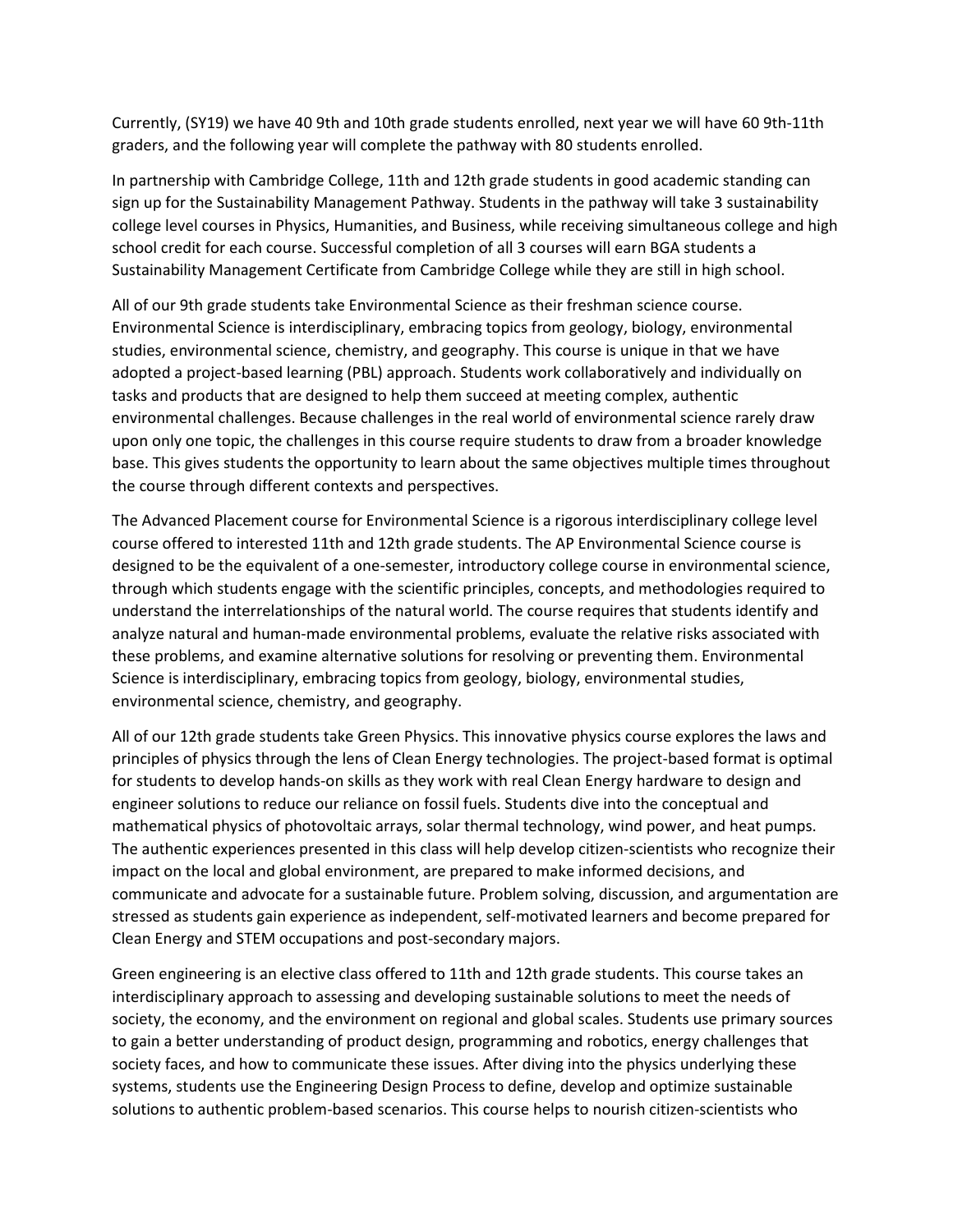recognize their impact on the local and global environment and economy, are empowered to make informed decisions, and communicate and advocate for a sustainable future.

#### **Pillar 3, Element 3B: Use of the environment and sustainability to develop STEM content, knowledge, and thinking skills**

The Director of Sustainability works with partners, staff, and students to turn our 103,056 square foot building built in 1895 into a Green STEM Laboratory. Teachers at BGA utilize the following tools, programs, and improvements in their curriculum to strengthen students critical thinking skills and deepen their STEM knowledge:

The Davis Vantage Pro2 Plus Wireless Weather Station is a customizable weather station with a wide range of options and sensors to help students measure, monitor, and manage weather data. Students are able to access live weather data, including: Indoor and Outside Temperature and Humidity, Barometric Pressure, Dew Point, Rainfall, Wind Speed and Direction sensors, and UV and Solar radiation.

Students can access our building's up-to-date energy usage via our energy dashboard platform, which organizes data into easy-to-read graphs, tables, and charts.

We installed a Classroom Observation Beehive (http://www.classroomhives.org/) in our library, so that students can observe and learn about the insects that are critical to maintaining our food system.

Once it arrives, we will install a 300-gallon aquaponics system with media beds capable of growing 2,000 heads of lettuce/year for our CTE program. Aquaponics is the perfect teaching tool for core STEM subjects like Math, Biology, Chemistry and Engineering. Students can study fish, plants, and bacteria interacting in a living ecosystem. Students can perform water quality tests and measure growth rates in fish and plants. Our CTE class will create and execute a business plan using the produce, all while learning economic and marketing skills.

In their Engineering class, students designed and proposed green roof models for our flat, accessible rooftop. They learned about and designed models that were environmentally and economically sustainable, and also accessible for all students. They present their models to a panel of Boston based architects and engineers.

In 2014, our sub-separate high school science classes designed, fundraised for, and then built a parklet outside a restaurant in Boston. After two years, we had to move the parklet to BGA because of overwintering issues. Students re-designed the parklet to fit into our burgeoning outdoor garden. Over time, classes from all content areas have added raised beds, tables, and other learning tools to the outdoor garden. Today, all classes use the area and it is managed by our Middle School Urban Ecology students and our CTE students.

Students in the green physics class worked with a professor and engineer from Boston University to design and build a bike that converts human energy into electrical energy. The bike is still on display and used in a many different classrooms to demonstrate energy conversions and can even power small appliances, like a blender.

As part of their Green Exhibition in spring 2019, our 9th grade math students will work with the City of Boston energy department to conduct a solar feasibility study of the BGA roof.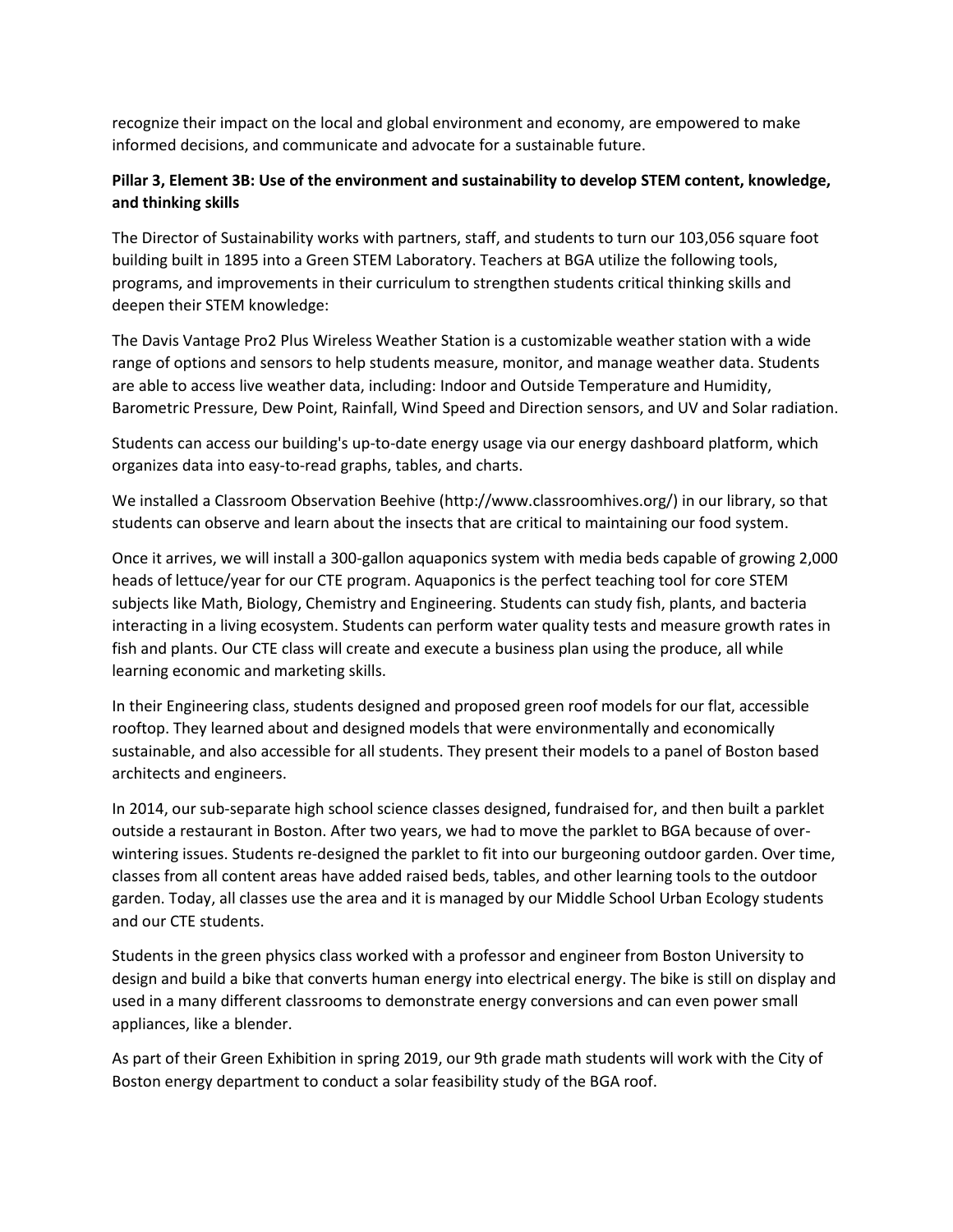In school year 2017, BGA partnered with Gensler Architects, Turner Construction, and City Year to redesign our outdated library to better meet our mission and the needs of our students. They loved working with our staff and students so much (and loved our mission), that they've reached out to us again to design and build a MakerSpace for us in June 2019. This space will be high tech (featuring 3D printers, laser cutters, CNC equipment, AutoCAD software, design software, audio/recording devices, cubelets, circuit materials, solar panels, wind kits, generators, etc.), and help to fill the technology gap many public school students face. The space will be overseen by the Director of Sustainability and the Director of Technology at BGA, making it a MakerSpace dedicated to solving environmental challenges.

Currently, students have access to the above-mentioned equipment through our partnership with the GE Brilliant Career Lab. Each year, GE brings their Fab Lab to our Green Engineering, Green Physics, and CTE classes. The physical digital fabrication lab offers interactive experiences that combine experiential learning with career-readiness planning in high-demand STEM fields. The Brilliant Career Lab brings state of the art technology, including 3D printers, laser cutters, circuits, milling machines, and programming tools so students can learn STEM disciplines and skills using an interdisciplinary, applied hands-on approach. The Brilliant Career Lab helps prepare students for the innovative jobs of the future with career exploration experiences, information on regional labor market demands, and career pathway information by offering both technical and essential skills training.

BGA is part of the STEM Happens Network (SHN). SHN partners with schools to develop a common definition for STEM as it relates to practice, learning model, and capacity for integrated STEM instruction across content areas. SHN works with a team of 4 educators at BGA to integrate STEM into a cohesive cross-curricular teaching and learning model, providing students with opportunities to gain experience with real-world applications that lead to a trans-disciplinary culture of teaching and learning. This creates a lever to implement a culture of change within the school and provides authentic college and career readiness education for students. We are currently working with SHN to deepen the STEM content in our 9th grade Green Exhibition. [\(www.stemhappensnetwork.com\)](http://www.stemhappensnetwork.com/)

We are a 2019 BPS STEM Factor School. Sponsored by the GE Foundation, the BPS STEM Factor is a program dedicated to engaging BPS students in STEM experiences that are critical to compete in an increasingly technology-driven workplace. BPS STEM Factor is a two-part program featuring work-based learning (WBL) and project-based learning (PBL) initiatives. In Project Based Learning initiatives, students are able to identify problems, design possible explanations, and test and evaluate solutions until the best explanation is found. When classrooms mimic real world scenarios, students are able to problem solve in meaningful ways. In the summer, all students participate in a paid internship in a STEM field. Work-based learning complements and enhances STEM education by exposing students to the day to day work that is required in STEM careers in their own community. When students see themselves in STEM careers through an immersive experience, it makes STEM careers more tangible to them. [\(externalaffairsbps.org/stemfactor/](https://externalaffairsbps.org/stemfactor/))

Sophomores and Juniors in good academic standing can take our Harvard MedScience program, a high school STEM education initiative inspiring students to engage with science through hands-on experiences. The program, run on-site at the Harvard Medical School campus alternates between simulation cases, clinical skill stations, and tours at hospitals & labs. The curriculum is based on the idea that the science in medicine is more than biology - it is the chemistry of membranes and molecules, it is the physics of cardiac vectors, surface tension and tensile strength and the sociology and anthropology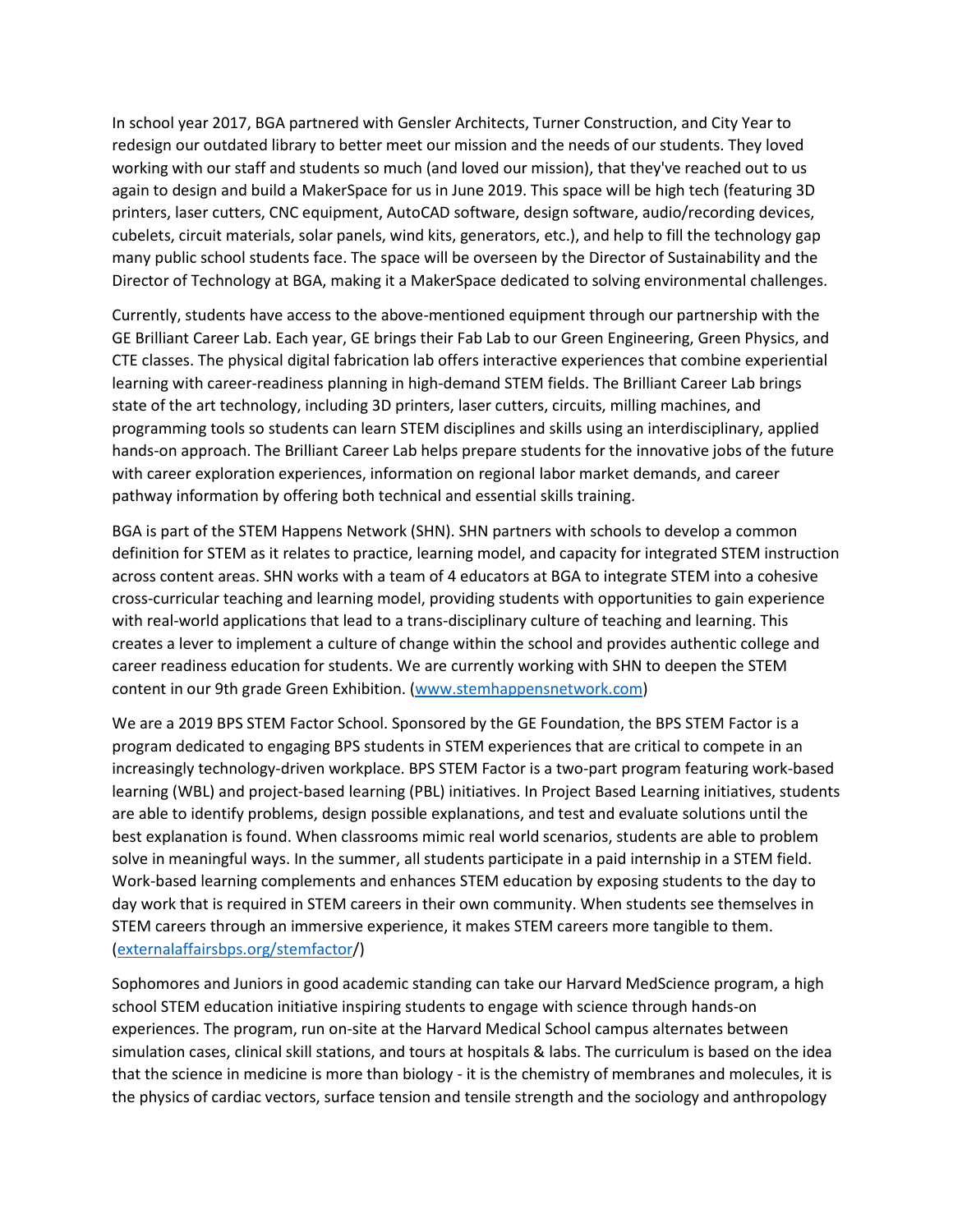underlying the social determinants of disease. The Medscience Curriculum brings all these sciences together showing the student the integrated complexity of human life and inspiring them to find their place in the mystery!

All 10th grade students participate in the BioBits program through their required Biology course. Handson learning is known to be more engaging and effective for teaching science to students, but even the most basic molecular and synthetic biology experiments require equipment far beyond an average classroom's budget. Now, a collaboration between the Wyss Institute at Harvard University, MIT, and Northwestern University has developed BioBits, new educational biology kits that use freeze-dried cellfree (FD-CF) reactions to enable students to perform a range of simple, hands-on biological experiments. The BioBits kits introduce molecular and synthetic biology concepts without the need for specialized lab equipment, at a fraction of the cost of current standard experimental designs.

#### **Pillar 3, Element 3C: Development and application of civic engagement knowledge and skills**

For the past three years, Boston Green Academy has been a member of the Teaching Our Cities partnership, a group of six urban environmental public high schools across the Northeast United States who work together to mobilize the urban environment as a learning laboratory, create urban public schools that are responsive to our cities, and grow a new, more diverse generation of environmental and community leaders. These six schools are building a community of practice  $a \in \mathcal{F}$  supporting each other as we build our schools' capacity, and as we document and share our school's practices. We meet in person at least 3 times a year and support each other through sharing best practices and exploring problems of practice. [\(http://www.teachcity.org/\)](http://www.teachcity.org/)

At Boston Green Academy, we offer year-long, monthly trainings in 6 different learning techniques (all teachers must choose one to focus on each year). One of these techniques is Project Based Learning. This training is based on the Buck Institute of Education model. In this model, students work on a project over an extended period of time that engages them in solving a real-world problem or answering a complex question. They demonstrate their knowledge and skills by developing a public product or presentation for a non-school audience. Throughout the process, students develop deep content knowledge as well as critical thinking, creativity, and communication skills in the context of doing an authentic, meaningful project. Our Green Exhibition projects use a Project-Based Learning model.

The Director of Sustainability works with the Director of Teaching and Learning to create at least three, 2-hour professional development sessions that guide all teachers to create strong, interdisciplinary Green Exhibitions that meet the following criteria: engage with a real audience, deal with relevant/real world issues, and get the students off campus into their community. In the 9th grade students dig deeply into the topic of climate change. Products include a TedTalk style presentation for stakeholders, BGA photovoltaic roof feasibility study, and urban tree planting throughout Boston. In the 10th grade, students take a deep dive into the sustainability of our food system. Students write a research paper and work in teams to design, refine, and teach a lesson on our food system taught at local elementary schools throughout Boston. In the 11th grade, students pick an urban sustainability issue of their choice and complete a participatory action research project (PAR) that addresses this issue. During their research, students find and work with a local organization involved with the topic they are researching. They present their work to an audience of community stakeholders at a showcase held in downtown Boston. In the 12th grade, students focus on real world problems facing displaced migrants. Students are given a choice of countries and asked to research geographic, political, and economic realities. They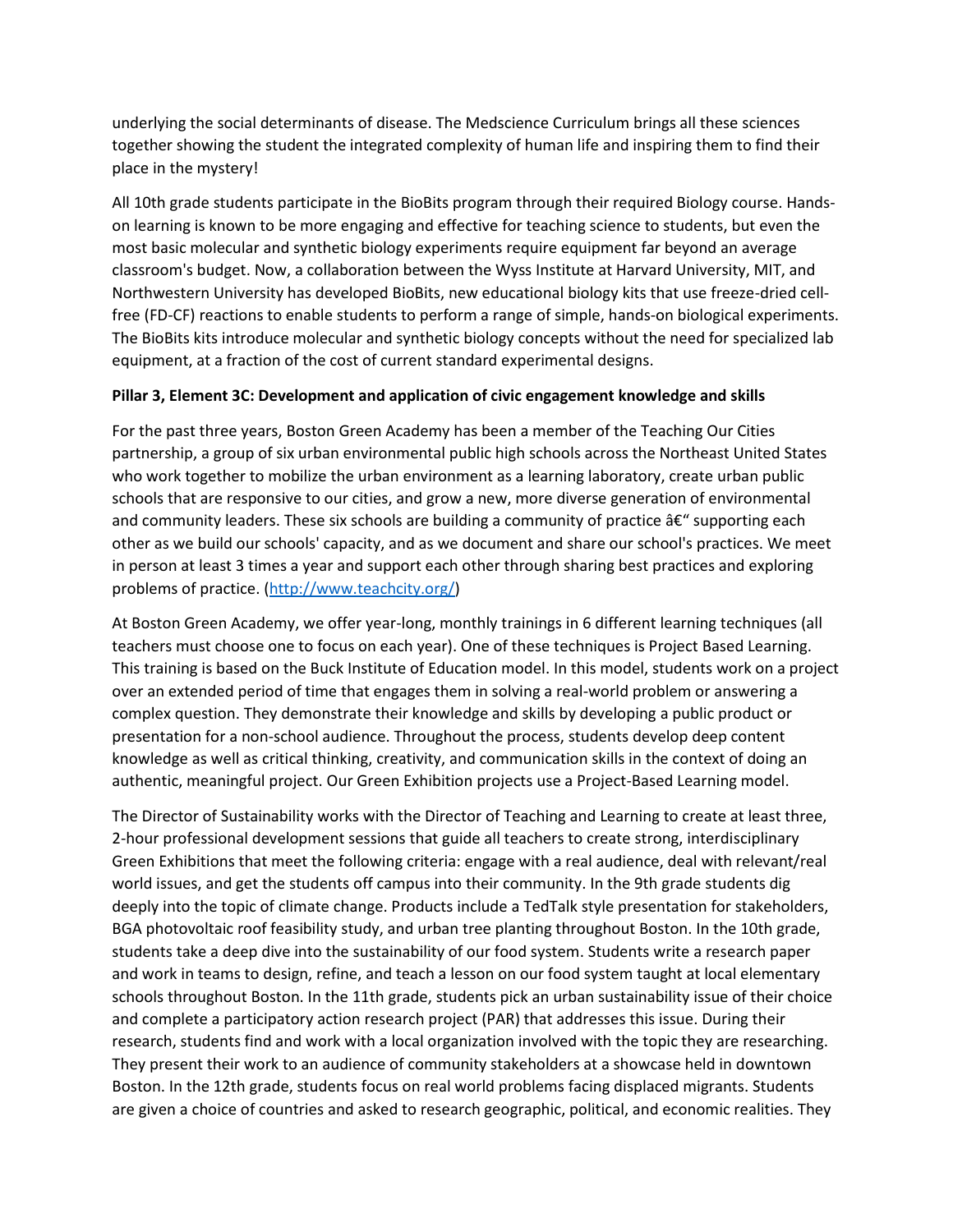create narratives, data sets, and construct an upcycled product designed to benefit a refugee in a specific geographical location. Students present to a panel of stakeholders at the end of project exhibition.

All of our students complete 45 hours of mission-consistent community service as a graduation requirement. In the 9th and 10th grade, groups plan for and complete small group community service projects through their Advisory (Advisories include 1 teacher, 15 students). Groups have completed their projects at local food banks, homeless shelters, animal shelters, social justice organizations, and supply donation organizations. This is a great way to introduce students to meaningful community service that is mission focused and makes a difference in their community. This year, all 9th grade students will also participate in a service learning project as part of their Green Exhibition on climate change, in partnership with the nonprofit Speak for the Trees. Students will identify parks and other areas in Boston that are in need of more urban trees, create a plan on when and where to plant, and then plant these trees over the course of one week in the spring.

Also during the spring, all students at Boston Green Academy participate in our annual Project Week (Defined in Pillar 2, Element B). All of the projects in the middle school and many of the projects in the high school are service related, getting students off-campus and working on service projects throughout Boston and beyond. Service themes include: Environmental Protection, Food and Gardening, Social Justice, Homelessness and Hunger, and Elder Care. In addition, 10 high school students are selected each year to go on an international environmental service learning trip. Destinations have included the Dominican Republic, Puerto Rico, and Cuba.

Students in grades 6-10 participate in guest speakers, career and activity fairs, and career panels in their advisory class to expose them to a variety of career fields. The Guidance Counselors work with the Director of Sustainability to include a variety of jobs in the sustainability field.

All seniors (and next year all juniors and seniors) will complete a 4-hour job shadow in a sustainability field of their choice. All seniors complete a 6 week, 150-hour sustainability internship in a field of their choice. Students work with the Director of Sustainability to find an internship for Term 4 (instead of coming to school, they go to their internship). They can choose one of two pathways: 1) Choose an internship in a sustainability field or 2) Choose an internship in a different field but create a sustainability project while there (for example, create a composting pilot). This is a graduation requirement.

The Director of Sustainability, BGA CTE teacher, BGA science facilitator, and BGA headmaster meet quarterly with a group of sustainability professionals in Boston, called the Program Advisory Committee (PAC). These meetings keep the CTE curriculum at the forefront of the environmental science and technology field and connect our students with real world projects and partnerships in the Boston community. Two project examples include: 1) Along with the thermal imaging of our own building (see Pillar 1, Element A), CTE students are currently partnering with the Old State House to take thermal images of the historical 1713 building for use in their ongoing historical, green updates to the building envelope. This partnership has the potential to expand to other City of Boston buildings, as the city does not have thermal images on file of any of their buildings. 2) All CTE students participate in the Land Science-Virtual Internship program, coordinated by Massachusetts Audubon Society. In Land Science, students are tasked with proposing a rezoning plan for the city of Lowell, MA that takes into account the demands of the various stakeholder groups, including housing, jobs, pollution control, wildlife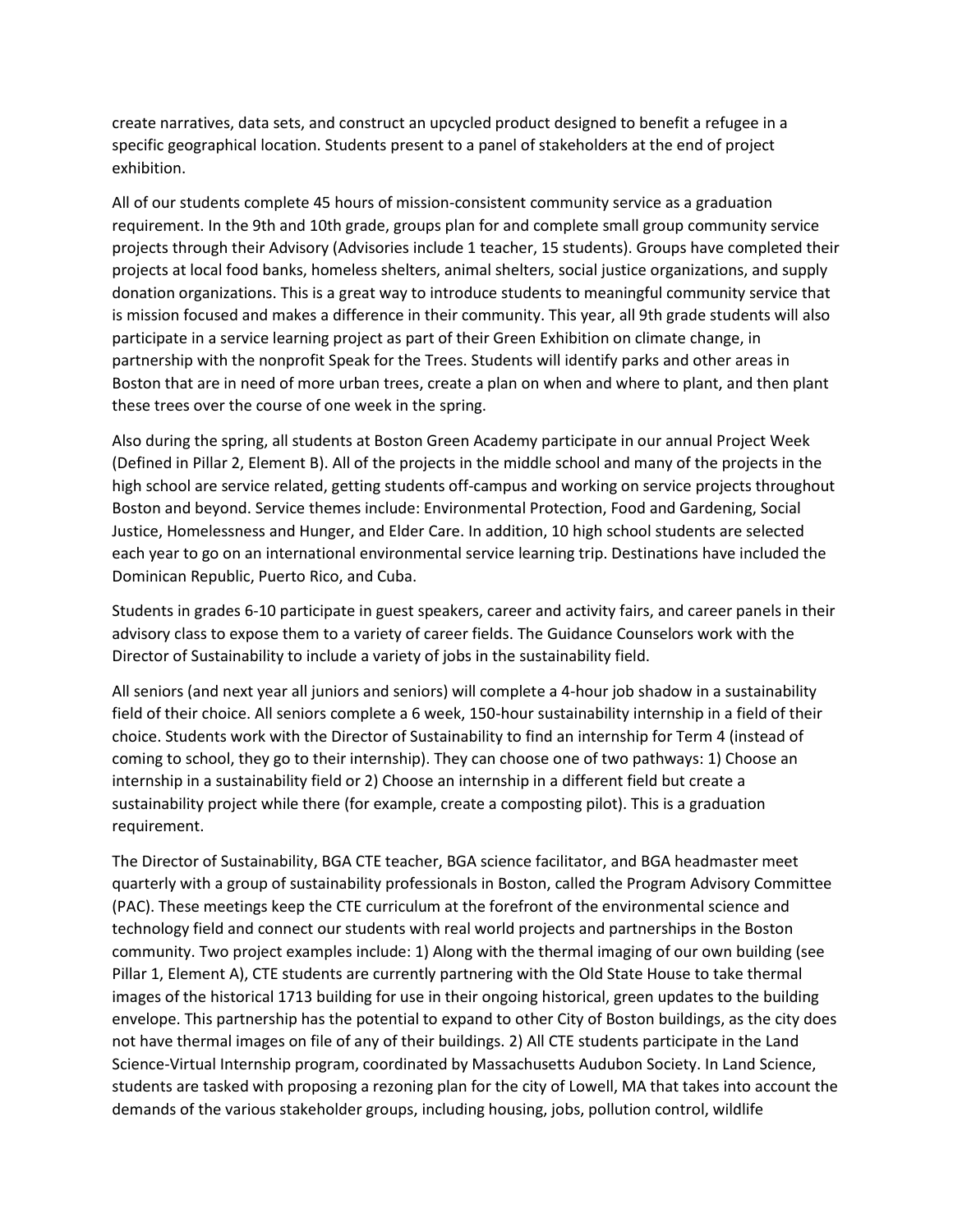protection, waste disposal, and others. Using an online platform, students are placed into project teams with a Planning Consultant who mentors them through the experience. Over the course of the internship, students use research studies, stakeholder input, and professional land planning tools to propose land-use changes. Using these resources, students perform tasks similar to those Urban Planners complete in their training. They research citizen's concerns about issues like revenue, water pollution, waste, housing, and more; use a GIS model of Lowell, MA, called iPlan, to create preference surveys and redevelopment proposals; as well as record and reflect on their tasks in an electronic planning notebook. The internship culminates with students making final zoning recommendations. All of the stakeholders' concerns cannot be addressed simultaneously, so project teams must decide which demands to meet, and tradeoffs to make. Students write a formal proposal justifying their team's decisions and convincing the stakeholders that their proposed plan is an ideal compromise.

Students in the 9th-12th grade sign-up and are selected (via an application and teacher recommendations) to participate in Green Ambassadors. This is a group that works internally to promote our mission at Boston Green Academy and represents Boston Green Academy externally at different events (for example, many of our Green Ambassadors have spoken at our annual gala or served on external student councils).

Boston Green Academy has a middle and a high-school student council. Students serving on the council work with faculty advisors to provide opportunities for student voice and student leadership at BGA. Many of these opportunities are mission driven, including food and clothing drives, assemblies focused on environmental and social justice, and guest speakers.

At Boston Green Academy, all high school students create an online Green Portfolio that shows their challenges, growth, and development from freshman to the end of their junior year. During Term 4 of 11th grade, all juniors must present and defend their Green Portfolio to a panel of judges at a community attended event called Junior Review. The presentation includes their green exhibitions, green milestones, community service, and future plans.